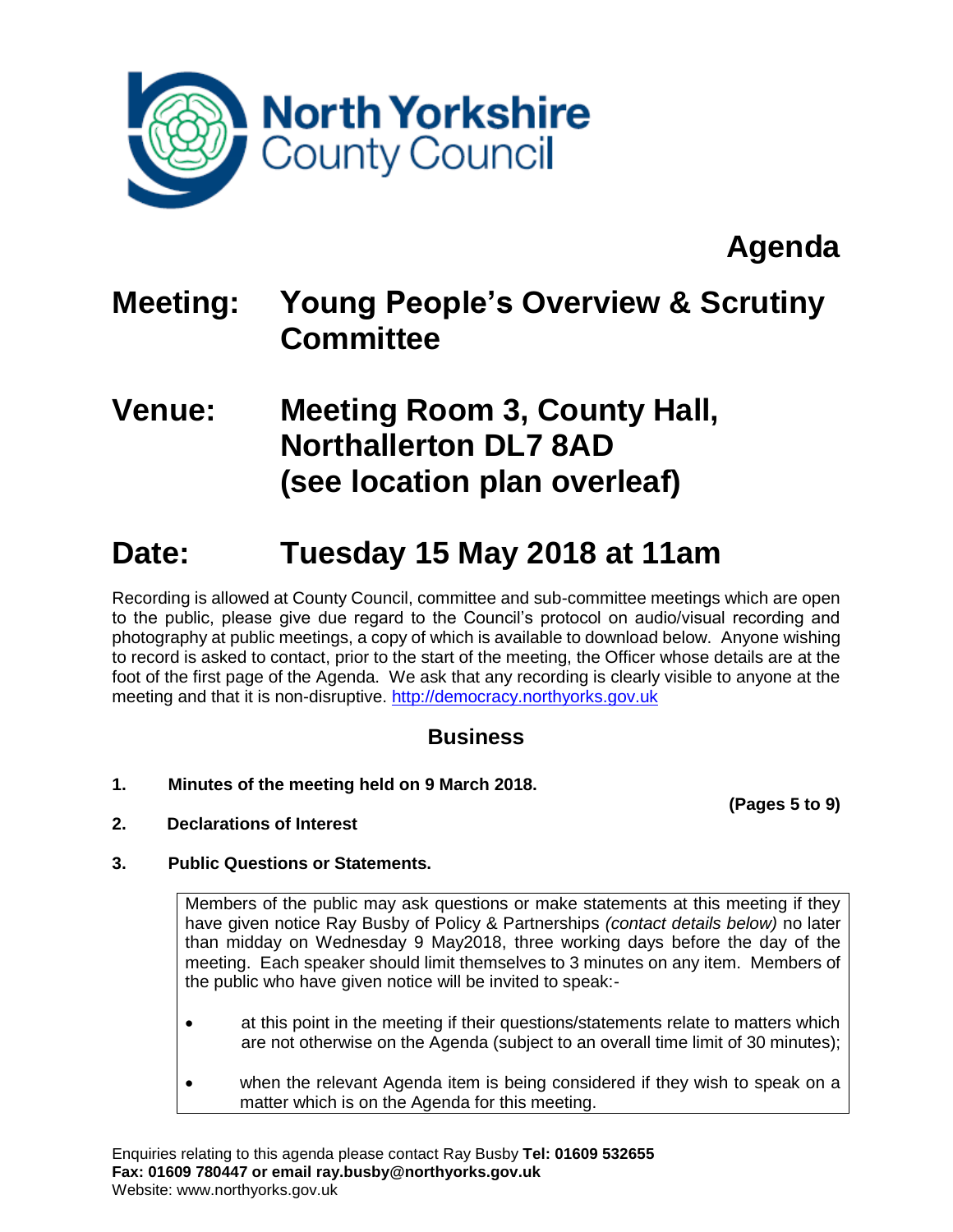| 4. | NY Strategic Plan for Children and Young People with Special       | 11.00-12:15pm |
|----|--------------------------------------------------------------------|---------------|
|    | <b>Educational Needs and/or Disabilities (SEND) Provision 0-25</b> |               |

| (a) Decision Record                        |                  |
|--------------------------------------------|------------------|
|                                            | (Pages 10 to 11) |
| (b) Report considered by Executive Members |                  |
|                                            | (Pages 12 to 16) |
| (c) SEND Strategic Plan - to follow        |                  |

**5. Work Programme** – Report of the Scrutiny Team Leader.

*12.30-1230pm*

**(Pages 17 to 20)**

**6. Other business which the Chairman agrees should be considered as a matter of urgency because of special circumstances.**

Barry Khan Assistant Chief Executive (Legal and Democratic Services)

County Hall **Northallerton** 

2 May 2018

#### **NOTES: Emergency Procedures for Meetings Fire**

The fire evacuation alarm is a continuous Klaxon. On hearing this you should leave the building by the nearest safe fire exit. From **Meeting Room 3** this is the main entrance stairway. If the main stairway is unsafe use either of the staircases at the end of the corridor. Once outside the building please proceed to the fire assembly point outside the main entrance

Persons should not re-enter the building until authorised to do so by the Fire and Rescue Service or the Emergency Co-ordinator.

An intermittent alarm indicates an emergency in nearby building. It is not necessary to evacuate the building but you should be ready for instructions from the Fire Warden.

#### **Accident or Illness**

First Aid treatment can be obtained by telephoning Extension 7575.